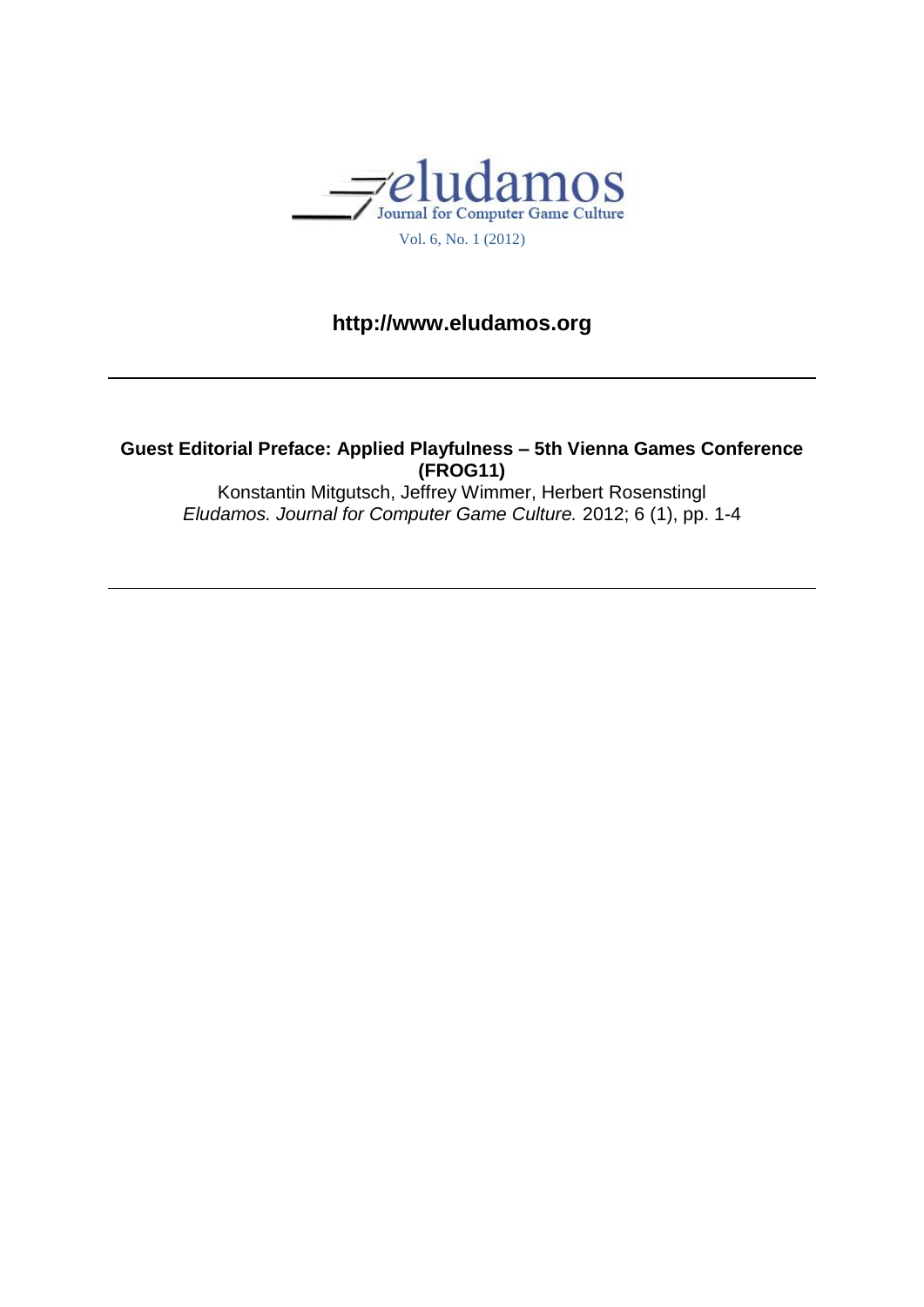## **Guest Editorial Preface: Applied Playfulness – 5th Vienna Games Conference (FROG11)**

KONSTANTIN MITGUTSCH, JEFFREY WIMMER, AND HERBERT ROSENSTINGL

On behalf of the Vienna Games Conference: Future and Reality of Gaming (FROG Conference) chairs we are grateful to the Eludamos Journal of Computer Game Culture for the opportunity to share seven research articles based on the FROG-Top-Paper award winners determined by the FROG peer review. As the Conference name suggests our aim is to explore the gap between the reality and future of gaming and to highlight interesting trends and developments of game research and design. Since five years Vienna's annual Games Conference FROG is offering an open and international platform for leading game studies researchers and scholars, game designers, researchers and scholars from various other fields, education professionals, and last but not least gamers from around the world. The FROG is jointly organized by the Austrian Federal Ministry of Economy, Family and Youth, the City of Vienna, wienXtra, the Singapore-MIT GAMBIT Game Lab, the University of Vienna, the Danube-University Krems and FAMUS.

Regarding the focus of the FROG Conference, our first event in 2007 focused on the growing fascination with video games within our culture (Mitgutsch and Rosenstingl 2008). The second and third Vienna Games Conference explored the edges of gaming (Eludamos Special Issue 2009; Mitgutsch, Klimmt and Rosentingl 2010). The topic of the fourth FROG Conference was the intersection between games, play and society (Swertz and Wagner 2011) whereas the objective of the recent fifth Vienna Conference was to explore the phenomena of applied playfulness in our society. Thereby questions related to the application of play got examined from six different transdiciplinary perspectives: Game Studies, Game Design, Learning & Education, Consumption & Appropriation, Culture and Economy & Industry.

## **Applied Playfulness?**

In an everyday understanding *playfulness* is mainly conceived as the creative, joyful, lively or even childish state of being and thinking. Moreover, from a theoretical standpoint playfulness is often defined as a non-purposive activity (cf. Gadamer 1998), which is free of necessities (cf. Caillois 2001, Suits 2005) and in opposition to work and serious pursuit (cf. Huizinga 1956). Therefore the application and utilization of play often appears to neglect the unobstructed and self-contained nature of play. Nevertheless, games are taken serious by their players as they create meaning and values through their play. As Hector Rodriguez (2003: s.p.) emphasizes: "The serious is not everywhere isolated from the playful." Thereby the question arises, how games merge with our everyday lives and how playful engagement can be applied in serious spheres. The study of players' experiences, competences and skills developed through playing games raises the following questions. How do we apply what we experience in games and through media to our everyday lives, to our culture, and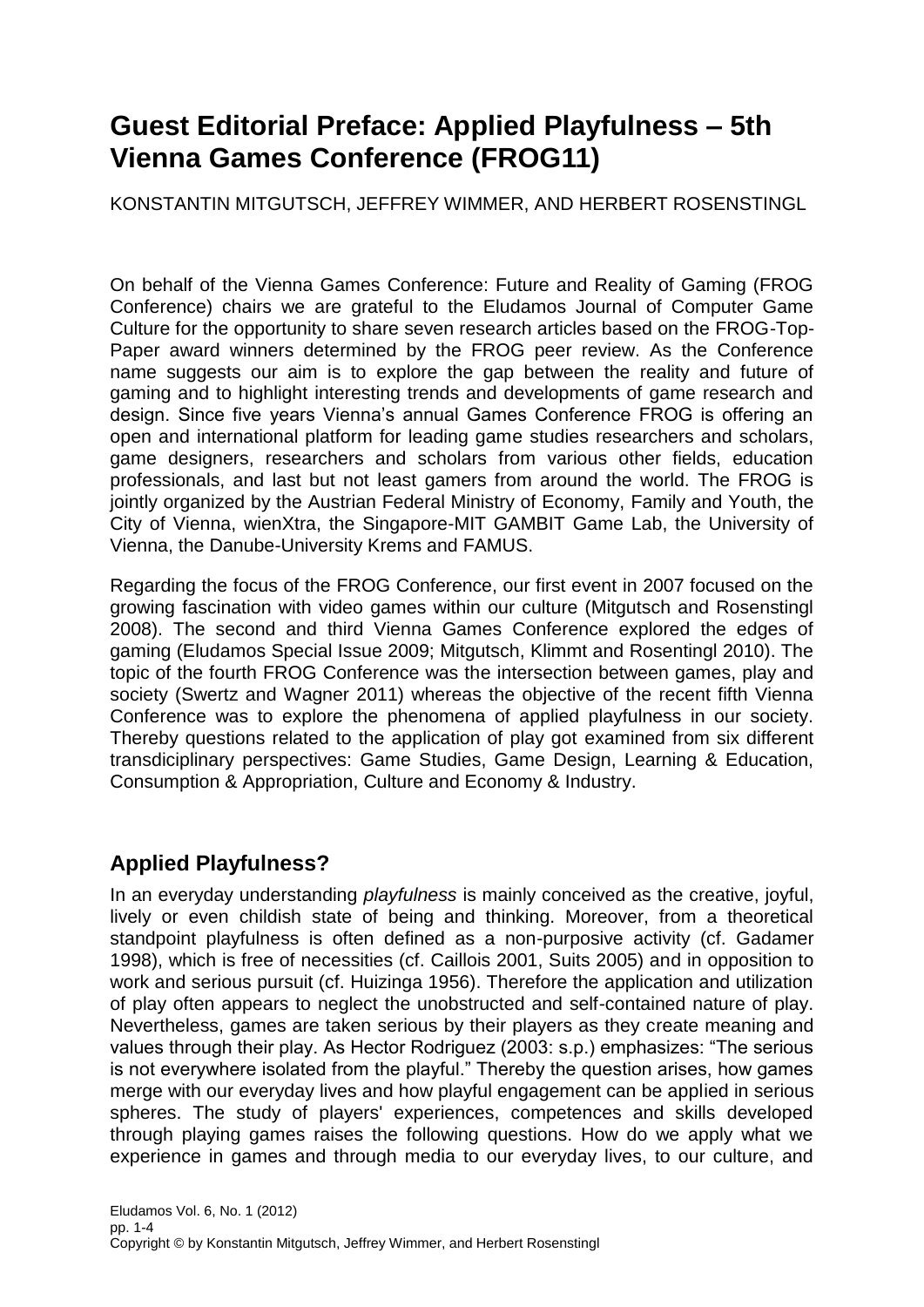society? How do different forms of media converge in our game spaces and impact our playfulness? And what are the applicable potentials games offer in theory and in practice? Today players use different forms of media to engage in games and novel forms of playfulness arise and are established. Thereby, playing does not stay limited to the actions proceeding on the screens, but reaches beyond the screen into our every day lives and cultural lives – a process which also feeds the current trend of gamification. The relation between play, society and culture is transforming and novel potentials and possibilities but also questions, challenge and problems arise.

The FROG11 focused on questions, challenges and innovation exploring the transition between different forms and activities of play, media and competences. The seven papers assembled in this special issue of Eludamos are distinguished examples about how to approach questions related to "applied playfulness". Thereby, different interdisciplinary approaches and methods are examined and a variety of topics reaching from transmedia storytelling, over playful reward systems and leadership, serious gaming and communicating, to urban gaming and prototyping are highlighted:

In the first paper "*Playing for plot in the Lost and Portal Franchises*" *Jason Mittell* discusses the rising prominence of transmedia storytelling in the digital era from the perspective of a television studies scholar. His essay explores how gameplay and storytelling co-mingle in the television series "Lost" and the game series "Portal". Mittell draws an interesting comparison how the ludic and narrative dimension in these different media forms collide and he highlights the cultural practices of "forensic fans" of both franchises.

From a philosophical perspective *Lasse Juel Larsen* undertakes "*a reading of the reward system in World of Warcraft"* by applying Derrida's notion of différance to the "*object of desire*" in the game. The article intends to investigate the implicit and explicit correlation between différance, desire and game structure in WoW. Therefore Larson outlines the importance of objects of desire and as driving factors in a reward system and for the emotional game engagement of the players. In the third paper *Ee Andrew* and *Cho Hichang* also examine WoW by investigating complex processes of leadership development within the game. From a social cognitive theory-based approach they follow the question that also titles their article "*What Makes an MMORPG Leader?*" Their findings support the idea that Bandura's and McCormick's frameworks are useful for explaining how game design and the feeling of self-efficacy contribute to leadership development within WoW.

The next topical cluster focuses on serious games and educational applications of games. In this sense, the fourth article by *Ida Toft* and *Amani Naseem* "*Designing a game for playful communication in families* " introduces the theory-based background and design approach of the game "Junomi". The authors explore how different elements and aspects of the family communication could be made playable to offer teenagers novel opportunities to play with the way they experience closeness and togetherness. The following paper "*Teaching Serious Issues through Player Engagement in an Interactive Experiential Learning Scenario*" by *Henrik Schoenau-Fog* is a study to aid the design of a serious game application – the "First Person Victim". His paper focuses on an evaluation of how player engagement can be applied to drive participants through a non-pleasurable experiential learning scenario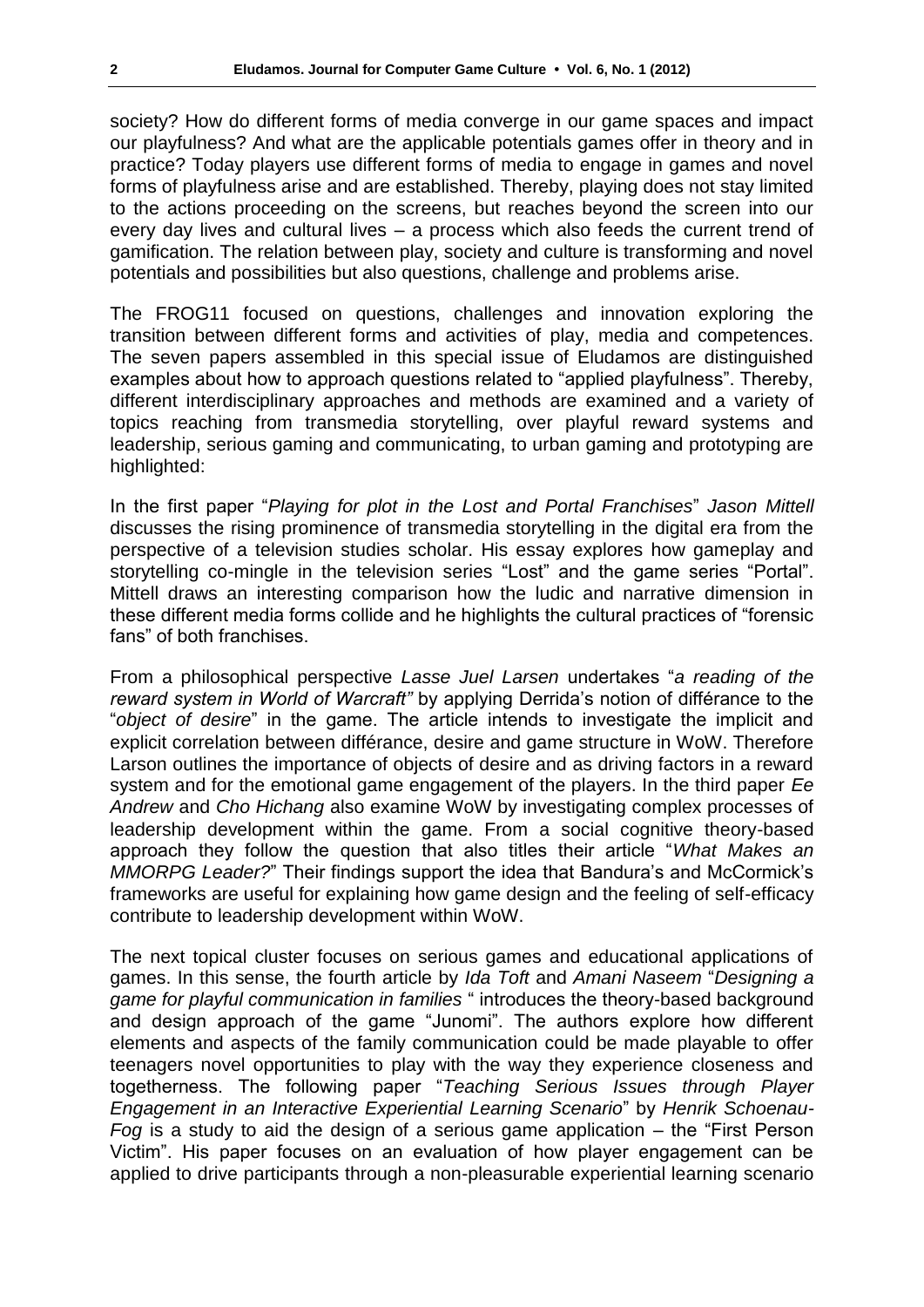in order to communicate serious topics. Schoenau-Fog's findings suggest that feelings like hopelessness, fear, loneliness, and chaos could offer unique challenges for the educational usage of serious games. *Vanessa De Luca* and *Maresa Bertolo* explore the applied playfulness of urban environments in their article "*Urban Games to design the augmented city*". The authors observe recent play practices such as hybrid treasure hunts and geo-location games and discuss new models for negotiating the density of urban landscapes in a physically and digitally mixed reality. Thereby they examine two interesting methods to design the augmented city in form of 'rhabdomancy' and 'flânerie'.

The last chapter by *Jon Manker* explores the rhetorical dimension of video game prototyping processes and suggests a "*game design prototyping process model*" called "*Designscape*". His analysis is based on interviews with game designers and the application of rhetorical figures to prototyping processes. Manker follows the question how team communication in prototyping processes can be improved and offers a supportive model.

The remaining papers of the 5th Vienna are published in the Conference Proceedings (Wimmer, Mitgutsch, and Rosenstingl 2012). The videos of the FROG keynotes by Mia Consalvo, Lawrence Kutner, Jonas Linderoth, Cheryl K. Olson, Nathalie Pozzi, Christian Wessely, and Eric Zimmerman and from many other FROG talks are available at the conference video web site [http://www.arimba.com/frog2011.](http://www.arimba.com/frog2011) The 5th Vienna Games Conference would not have been possible without the help of many passionate colleagues and friends that helped organizing, reviewing and moderating the FROG 2011 – we want to thank them all.

## **References**

Caillois, R. (2001) *Man, play, game.* Chicago: [University of Illinois Press.](http://books.google.at/books?q=inpublisher:%22University+of+Illinois+Press%22&source=gbs_summary_r) [pr. 1958]

- Gadamer, H.-G. (1998) *Truth and Method.* New York: Continuum.
- Huizinga, J. (1956) *Homo ludens: Vom Ursprung der Kultur im Spiel* [Man and Play]. Reinbek: Rowohlt Taschenbuch Verlag.

Mitgutsch, K. and Rosenstigl, H. (2008*) Faszination Computerspiele.* Vienna: Braumüller Verlag

- Mitgutsch, K., Klimmt, C. and Rosenstingl, H. (2010) Exploring the Edges of Gaming. *Proceedings of the Vienna Games Conference 2008-2009: Future and Reality of Gaming.* Braumüller Verlag: Vienna.
- Rodriguez, H. (2006) The playful and the serious: An approximation to Huizinga's Homo Ludens. *Game Studies*, Vol. 6 (1). Available at: <http://gamestudies.org/0601/articles/rodriges>
- Special Issue Eludamos. Journal for Computer Game Culture. 2009; Vol. 3 (1), pp. 7- 53
- Suits, B. (2005). *The Grasshopper. Game, life and utopia*. Ontario: Broadview Press.